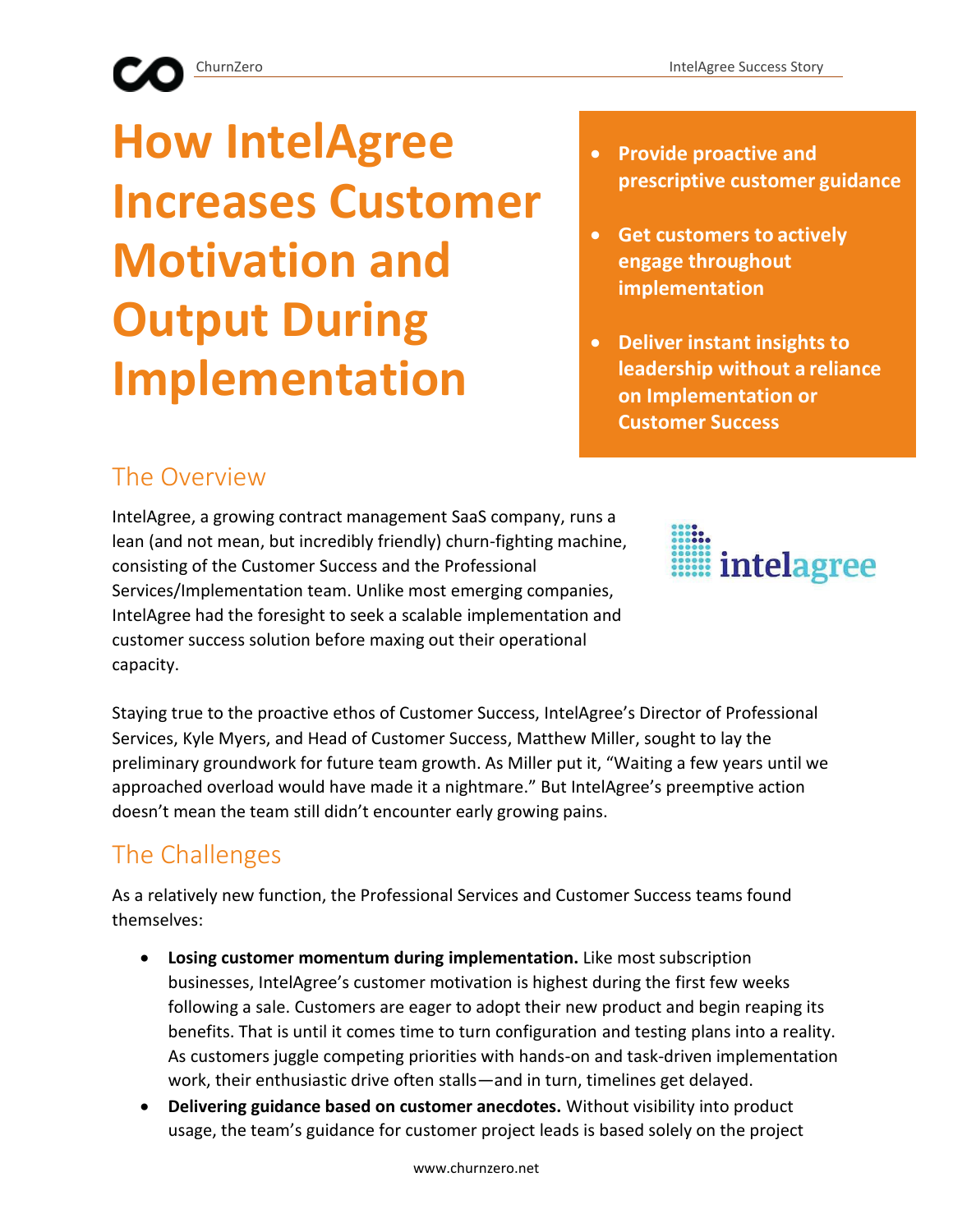lead's feedback. Reliance on feedback from the customer to inform the IntelAgree team about a pilot team's progress often proved inaccurate or inadequate. An incomplete view of customer activity also puts the team on a perpetual defense of deciphering ambiguous customer cues and spotting the next "red flag" event.

- **Using multiple spreadsheets on a shared drive to track a customer post-sale.** With CRMs, product usage ends as soon as the sale is done. IntelAgree needed a centralized tool that was designed to manage the client through their entire journey as a paying customer.
- **Expending substantial time and effort creating progress reports.** Manually aggregating and formatting data for internal and external customer journey reporting is a timeintensive labor, especially when fulfilling ad-hoc leadership requests with a quick turnaround.

#### What IntelAgree Did

IntelAgree partnered with ChurnZero to streamline the teams' operations and gave them the power to:

- **Automate customer-facing status reports.** "Rather than us create some overly detailed project plan and hold weekly status meetings, we can now generate External Journey Reports to share with our customers," says Myers. "It shows them exactly what they've done so far, what's expected of them next, and where we are against plan."
- **Validate customer pilots and testing.** IntelAgree couples External Journey Reports with product usage data to send more targeted guidance. Myers explains, "Event tracking specifies and expedites our feedback to customers. We can now advise a client as to whether they're truly ready to go live based on their completed events and ifthey exhibit the mastery and comfort needed to take the next step."
- **Automate customer engagement and internal tasks.** ChurnZero templated Plays help IntelAgree maintain a consistent voice and message across customer accounts and touchpoints. As the Customer Success and training lead, Miller's days are non-stop: "In the middle of a task, I'll abruptly think 'Oh no! I need to reach out to a customer and check in on something.' I don't have time to spend five minutes crafting an e-mail, so I use Plays. They're in my queue, waiting for me to review and send. They're a lifesaver. They guarantee nothing falls off my radar."
- **Standardize Customer Success workflows.** IntelAgree knew finding a Customer Success platform was a project they shouldn't delay, especially given SaaS companies' reliance on recurring revenue. Based on his prior Customer Success experience, Miller anticipated the challenges they'd face: "As we grew, I knew message consistency and process management would become unsustainable. I wanted to ensure our activity and workflows were formulaic and repeatable as we built our customer journey. Knowing that customer health is our driving force, we didn't wait to purchase until we needed to scale."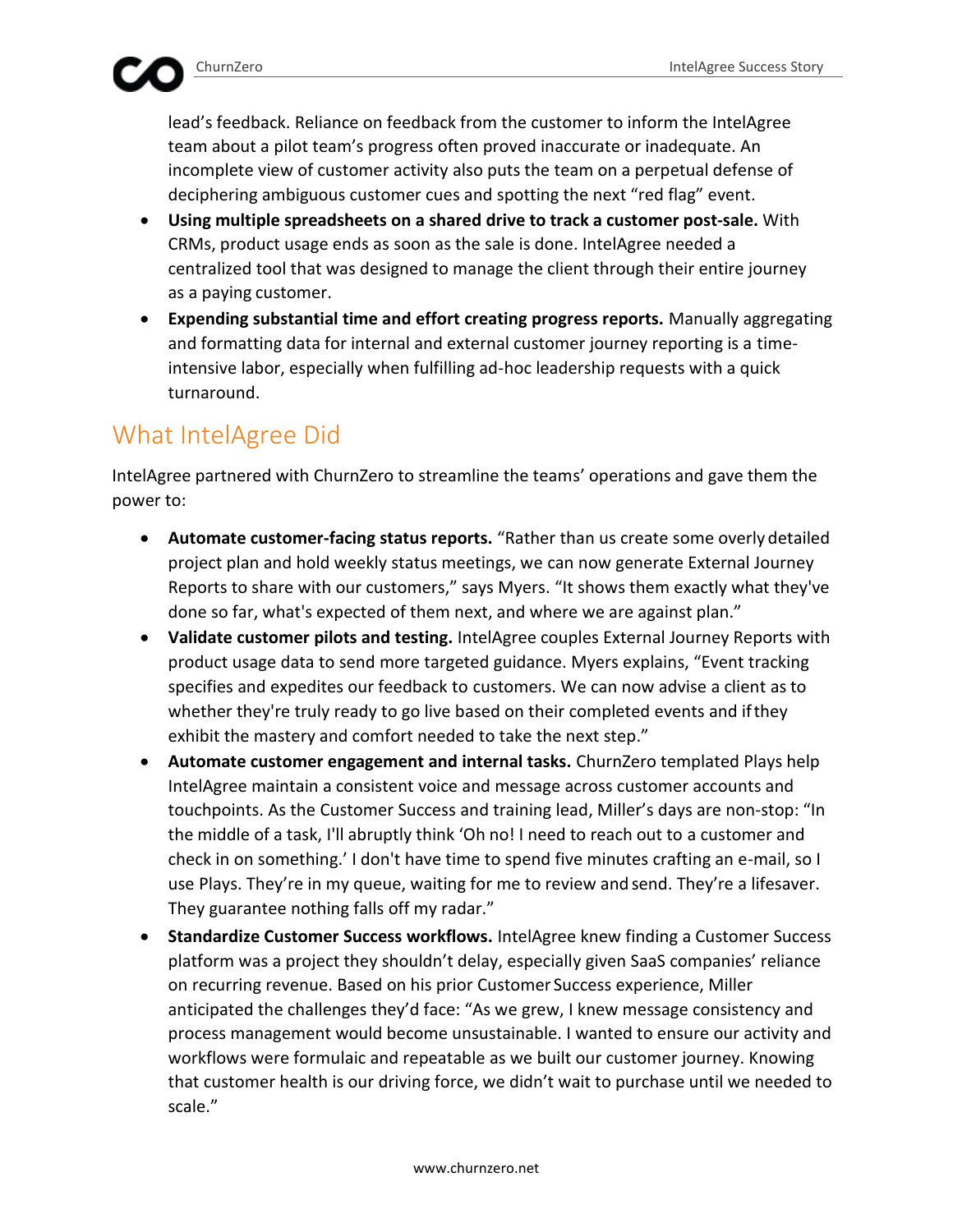#### The Impact

Within four months of launching ChurnZero, IntelAgree was able to:

- **Increase customer product usage during onboarding.** Empowered with usage data, customer champions can address challenges and help team laggards. "As a result of humannature, most people don't like to admit when they're struggling. Or, they might have the mentality that if everyone else on the team say it's fine, it must be fine," says Myers. "Now, we can quickly and accurately determine a customer's proficiency and whether they've even attempted to complete a specific task. Then, we can redirect their activities internally."
- **Create a new self-service implementation offering.** Using External Journey Reports,the team is building a new implementation tier called Launch Pad. Myers explains, "We're placing some of the implementation capabilities in our clients' hands. It's a more feasible approach for customers with smaller budgets. We can couple our IP with the External Journey Reports to track their tasks and the work that we'd traditionally do."
- **Deliver instant insights for leadership without a reliance on Customer Success.**  "ChurnZero's reporting makes my job easier. Rather than creating status reports each week for leadership, I can share a dashboard with ChurnScores and product usage. Then, we have a conversation about the users who might need more attention instead of running down the entire customer list from A to Z," says Myers. If IntelAgree's leadership needs to quickly understand a client, they can access the dashboard without having to ask Implementation or Customer Success. Myers explains, "When we're actively onboarding or helping clients, giving our executives that view when they need it, allows them to make better, more rapid business decisions."
- **Keep customer momentum alive post sale.** To ensure customers stay engaged, IntelAgree drips training material to customers at optimal points along their journey using Plays. "We automate a Play to send a terminology sheet before a customer's first configuration call. This ensures when we have the meeting, we're all speaking thesame language. Then, before a key testing checkpoint, we send training videos to familiarize the customer with the product," says Myers.
- **Provide a consistent customer and employee onboarding experience.** Journeys and Plays standardize the teams' daily work and define clear roles and responsibilities."They ensure our team repeats actions that were successful in the past. If a customer churns, we can easily pinpoint why and identify the steps to prevent it in the future," says Miller. For internal employee onboarding, Miller also saw automation benefits: "Journeys promote process uniformity, especially as we're onboarding new team members. Knowing the expectations of an individual journey drives consistent communication, particularly for our youngest and newest team members."
- **Begin building a business case for investors.** "Leadership is excited about how this helps us in the future when we look to fundraise again," says Myers. "That's not on the immediate horizon. But as a growing company, it's something that we're always thinking about. Showing the company's maturity as well as customer data—including their usage, value, and happiness—will be extremely useful to grow our business case and story of why other venture capital firms should invest in us.